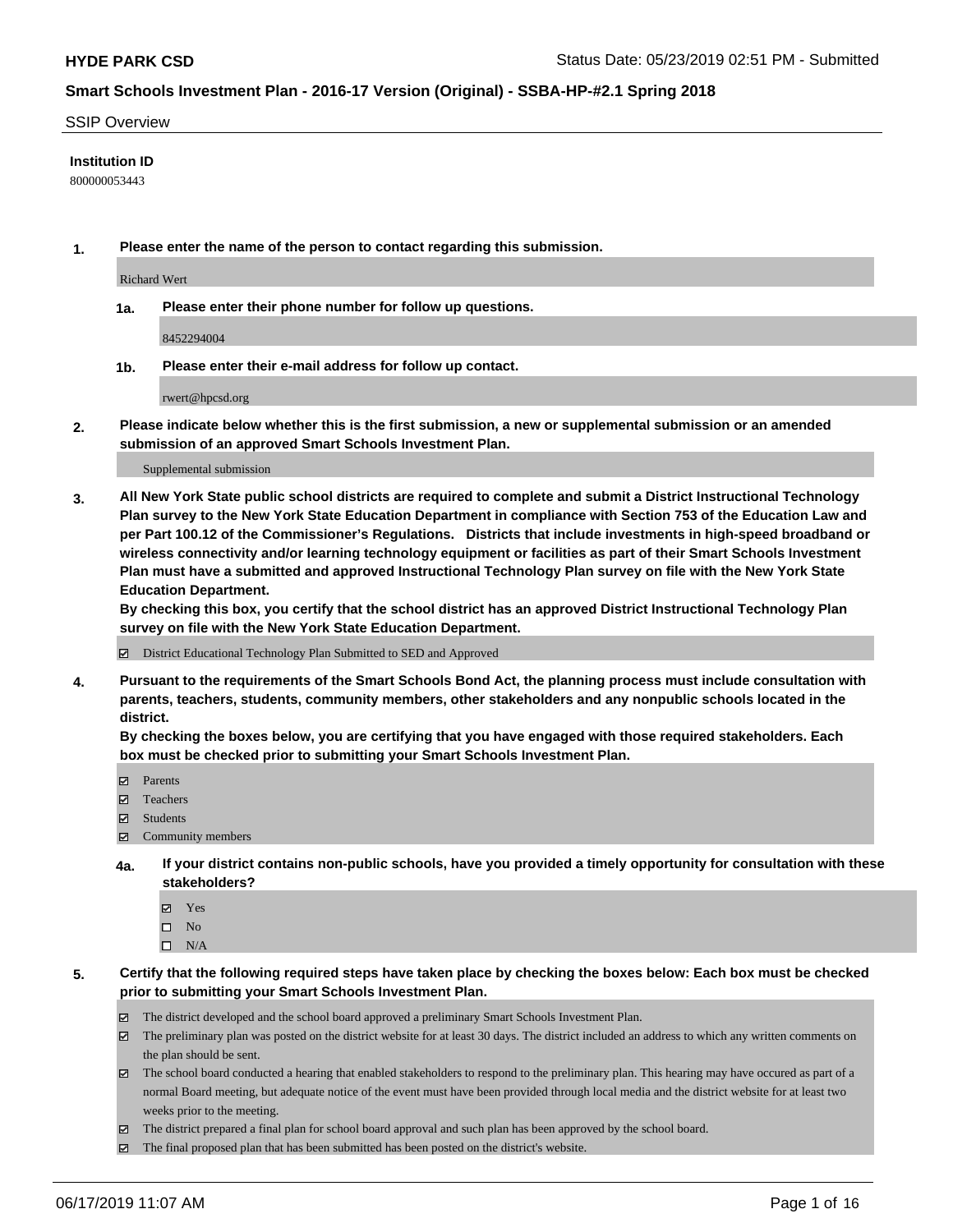SSIP Overview

**5a. Please upload the proposed Smart Schools Investment Plan (SSIP) that was posted on the district's website, along with any supporting materials. Note that this should be different than your recently submitted Educational Technology Survey. The Final SSIP, as approved by the School Board, should also be posted on the website and remain there during the course of the projects contained therein.**

SSBA-2-Feb2018.pdf

**5b. Enter the webpage address where the final Smart Schools Investment Plan is posted. The Plan should remain posted for the life of the included projects.**

https://sites.google.com/hpcsd.org/hpcsdtechservices/tech-services-info/ny-smart-bond-act

**6. Please enter an estimate of the total number of students and staff that will benefit from this Smart Schools Investment Plan based on the cumulative projects submitted to date.**

4,000

**7. An LEA/School District may partner with one or more other LEA/School Districts to form a consortium to pool Smart Schools Bond Act funds for a project that meets all other Smart School Bond Act requirements. Each school district participating in the consortium will need to file an approved Smart Schools Investment Plan for the project and submit a signed Memorandum of Understanding that sets forth the details of the consortium including the roles of each respective district.**

 $\Box$  The district plans to participate in a consortium to partner with other school district(s) to implement a Smart Schools project.

### **8. Please enter the name and 6-digit SED Code for each LEA/School District participating in the Consortium.**

| Partner LEA/District | <b>ISED BEDS Code</b> |
|----------------------|-----------------------|
| (No Response)        | (No Response)         |

#### **9. Please upload a signed Memorandum of Understanding with all of the participating Consortium partners.**

(No Response)

**10. Your district's Smart Schools Bond Act Allocation is:**

\$2,616,932

**11. Enter the budget sub-allocations by category that you are submitting for approval at this time. If you are not budgeting SSBA funds for a category, please enter 0 (zero.) If the value entered is \$0, you will not be required to complete that survey question.**

|                                       | Sub-<br>Allocations |
|---------------------------------------|---------------------|
| School Connectivity                   | $\overline{0}$      |
| Connectivity Projects for Communities | $\overline{0}$      |
| <b>Classroom Technology</b>           | $\overline{0}$      |
| Pre-Kindergarten Classrooms           | 0                   |
| Replace Transportable Classrooms      |                     |
| High-Tech Security Features           | 198,000             |
| Totals:                               | 198,000             |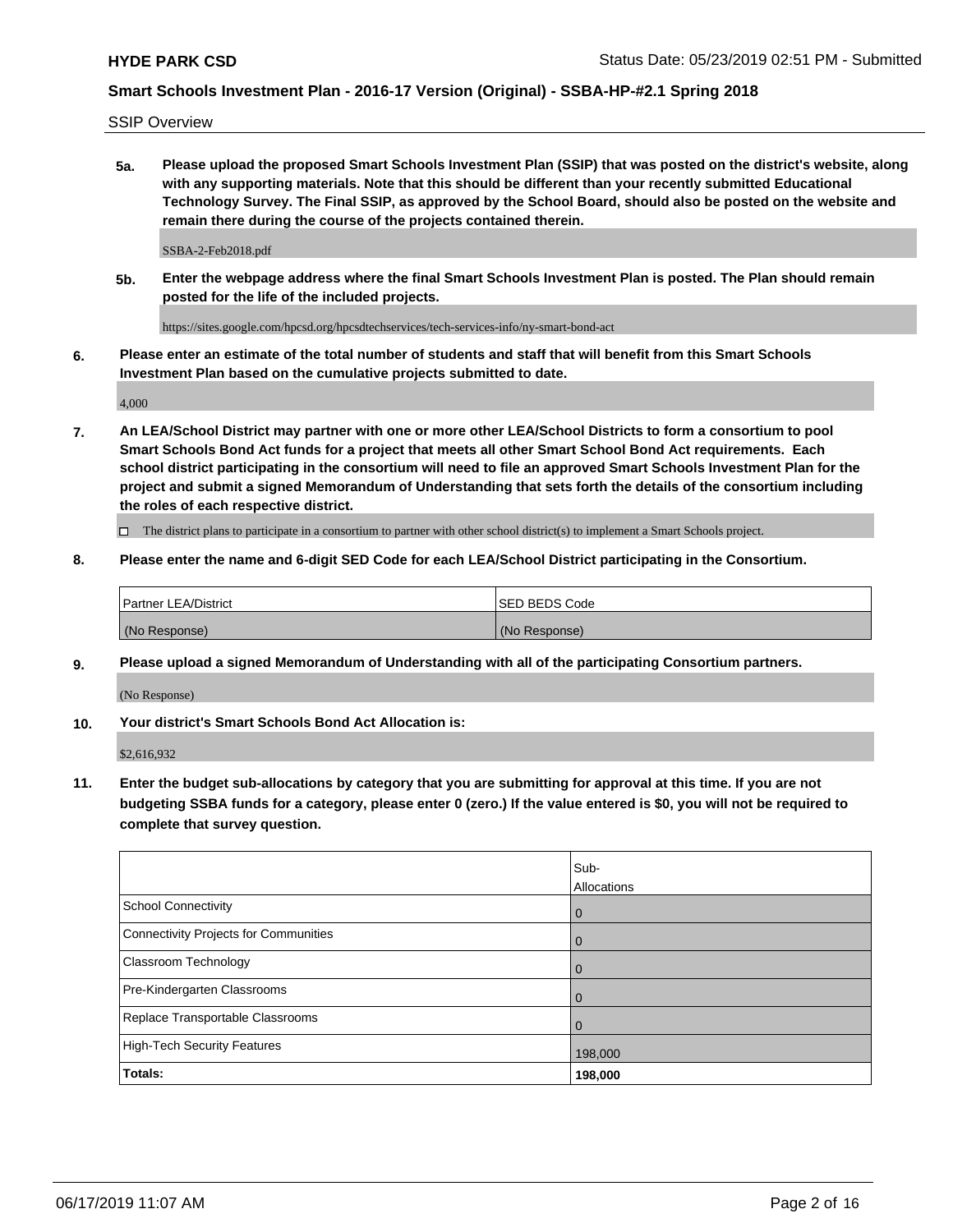School Connectivity

- **1. In order for students and faculty to receive the maximum benefit from the technology made available under the Smart Schools Bond Act, their school buildings must possess sufficient connectivity infrastructure to ensure that devices can be used during the school day. Smart Schools Investment Plans must demonstrate that:**
	- **• sufficient infrastructure that meets the Federal Communications Commission's 100 Mbps per 1,000 students standard currently exists in the buildings where new devices will be deployed, or**
	- **• is a planned use of a portion of Smart Schools Bond Act funds, or**
	- **• is under development through another funding source.**

**Smart Schools Bond Act funds used for technology infrastructure or classroom technology investments must increase the number of school buildings that meet or exceed the minimum speed standard of 100 Mbps per 1,000 students and staff within 12 months. This standard may be met on either a contracted 24/7 firm service or a "burstable" capability. If the standard is met under the burstable criteria, it must be:**

**1. Specifically codified in a service contract with a provider, and**

**2. Guaranteed to be available to all students and devices as needed, particularly during periods of high demand, such as computer-based testing (CBT) periods.**

**Please describe how your district already meets or is planning to meet this standard within 12 months of plan submission.**

(No Response)

**1a. If a district believes that it will be impossible to meet this standard within 12 months, it may apply for a waiver of this requirement, as described on the Smart Schools website. The waiver must be filed and approved by SED prior to submitting this survey.**

 $\Box$  By checking this box, you are certifying that the school district has an approved waiver of this requirement on file with the New York State Education Department.

#### **2. Connectivity Speed Calculator (Required)**

|                         | l Number of<br>Students | Multiply by<br>100 Kbps | Divide by 1000 Current Speed<br>to Convert to<br>Required<br>l Speed in Mb | lin Mb           | Expected<br>Speed to be<br>Attained Within   Required<br>12 Months | <b>Expected Date</b><br>When<br>Speed Will be<br>Met |
|-------------------------|-------------------------|-------------------------|----------------------------------------------------------------------------|------------------|--------------------------------------------------------------------|------------------------------------------------------|
| <b>Calculated Speed</b> | (No<br>Response)        | (No Response)           | (No<br>Response)                                                           | (No<br>Response) | (No<br>Response)                                                   | (No<br>Response)                                     |

**3. Describe how you intend to use Smart Schools Bond Act funds for high-speed broadband and/or wireless connectivity projects in school buildings.**

(No Response)

**4. Describe the linkage between the district's District Instructional Technology Plan and the proposed projects. (There should be a link between your response to this question and your response to Question 1 in Part E. Curriculum and Instruction "What are the district's plans to use digital connectivity and technology to improve teaching and learning?)**

(No Response)

**5. If the district wishes to have students and staff access the Internet from wireless devices within the school building, or in close proximity to it, it must first ensure that it has a robust Wi-Fi network in place that has sufficient bandwidth to meet user demand.**

**Please describe how you have quantified this demand and how you plan to meet this demand.**

(No Response)

**6. As indicated on Page 5 of the guidance, the Office of Facilities Planning will have to conduct a preliminary review**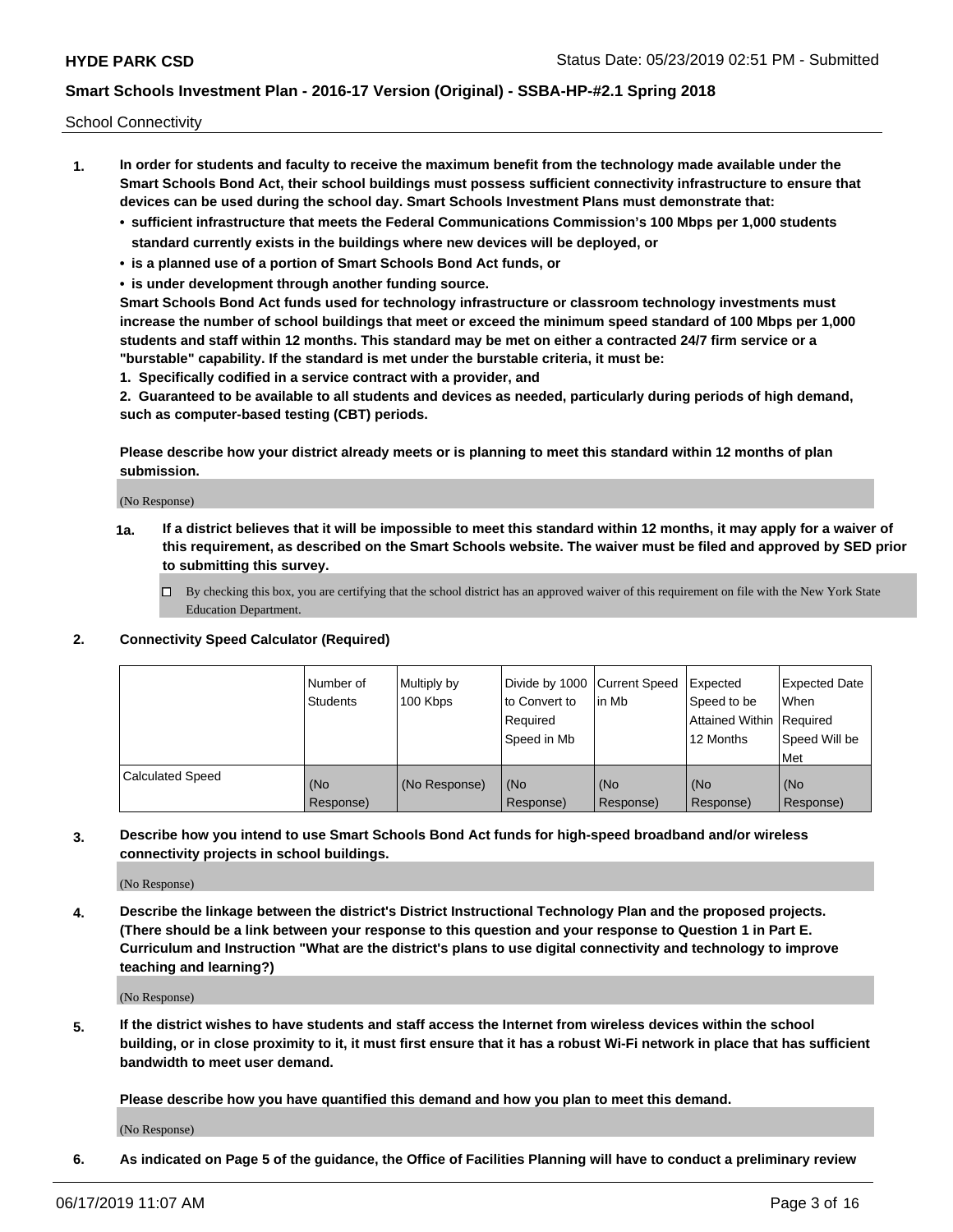School Connectivity

**of all capital projects, including connectivity projects.**

**Please indicate on a separate row each project number given to you by the Office of Facilities Planning.**

| Project Number |  |
|----------------|--|
|                |  |
|                |  |
| (No Response)  |  |
|                |  |

**7. Certain high-tech security and connectivity infrastructure projects may be eligible for an expedited review process as determined by the Office of Facilities Planning.**

**Was your project deemed eligible for streamlined review?**

(No Response)

**8. Include the name and license number of the architect or engineer of record.**

| Name          | License Number |
|---------------|----------------|
| (No Response) | (No Response)  |

**9. If you are submitting an allocation for School Connectivity complete this table. Note that the calculated Total at the bottom of the table must equal the Total allocation for this category that you entered in the SSIP Overview overall budget.** 

|                                            | Sub-          |
|--------------------------------------------|---------------|
|                                            | Allocation    |
| Network/Access Costs                       | (No Response) |
| <b>Outside Plant Costs</b>                 | (No Response) |
| School Internal Connections and Components | (No Response) |
| <b>Professional Services</b>               | (No Response) |
| Testing                                    | (No Response) |
| <b>Other Upfront Costs</b>                 | (No Response) |
| <b>Other Costs</b>                         | (No Response) |
| Totals:                                    | 0             |

**10. Please detail the type, quantity, per unit cost and total cost of the eligible items under each sub-category. This is especially important for any expenditures listed under the "Other" category. All expenditures must be eligible for tax-exempt financing to be reimbursed through the SSBA. Sufficient detail must be provided so that we can verify this is the case. If you have any questions, please contact us directly through smartschools@nysed.gov. NOTE: Wireless Access Points should be included in this category, not under Classroom Educational Technology, except those that will be loaned/purchased for nonpublic schools.**

| Select the allowable expenditure | Item to be purchased | Quantity      | Cost per Item | <b>Total Cost</b> |
|----------------------------------|----------------------|---------------|---------------|-------------------|
| type.                            |                      |               |               |                   |
| Repeat to add another item under |                      |               |               |                   |
| each type.                       |                      |               |               |                   |
| (No Response)                    | (No Response)        | (No Response) | (No Response) | (No Response)     |
| (No Response)                    | (No Response)        | (No Response) | (No Response) | (No Response)     |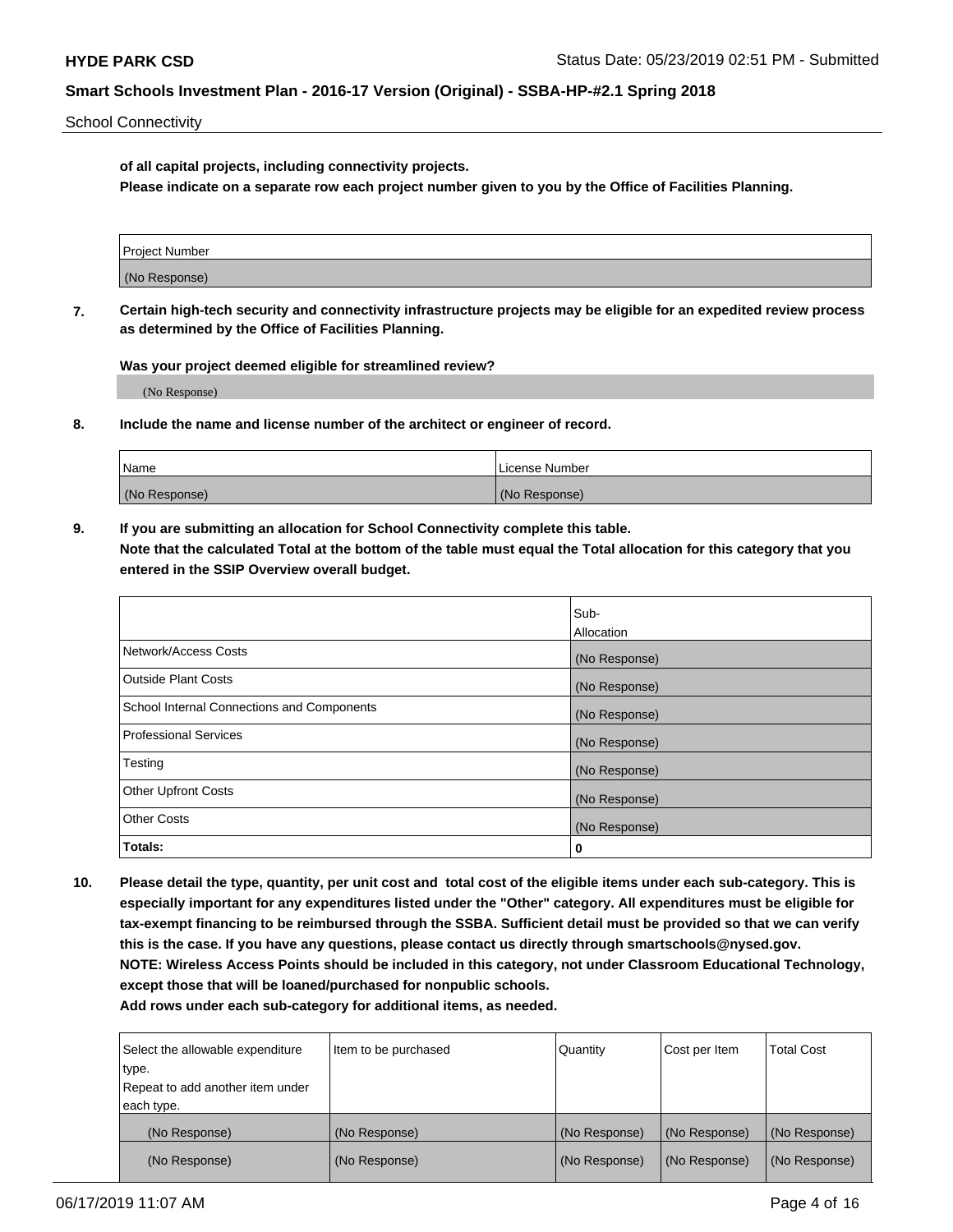School Connectivity

| Select the allowable expenditure | Item to be purchased | Quantity      | Cost per Item | <b>Total Cost</b> |
|----------------------------------|----------------------|---------------|---------------|-------------------|
| type.                            |                      |               |               |                   |
| Repeat to add another item under |                      |               |               |                   |
| each type.                       |                      |               |               |                   |
| (No Response)                    | (No Response)        | (No Response) | (No Response) | (No Response)     |
| (No Response)                    | (No Response)        | (No Response) | (No Response) | (No Response)     |
| (No Response)                    | (No Response)        | (No Response) | (No Response) | (No Response)     |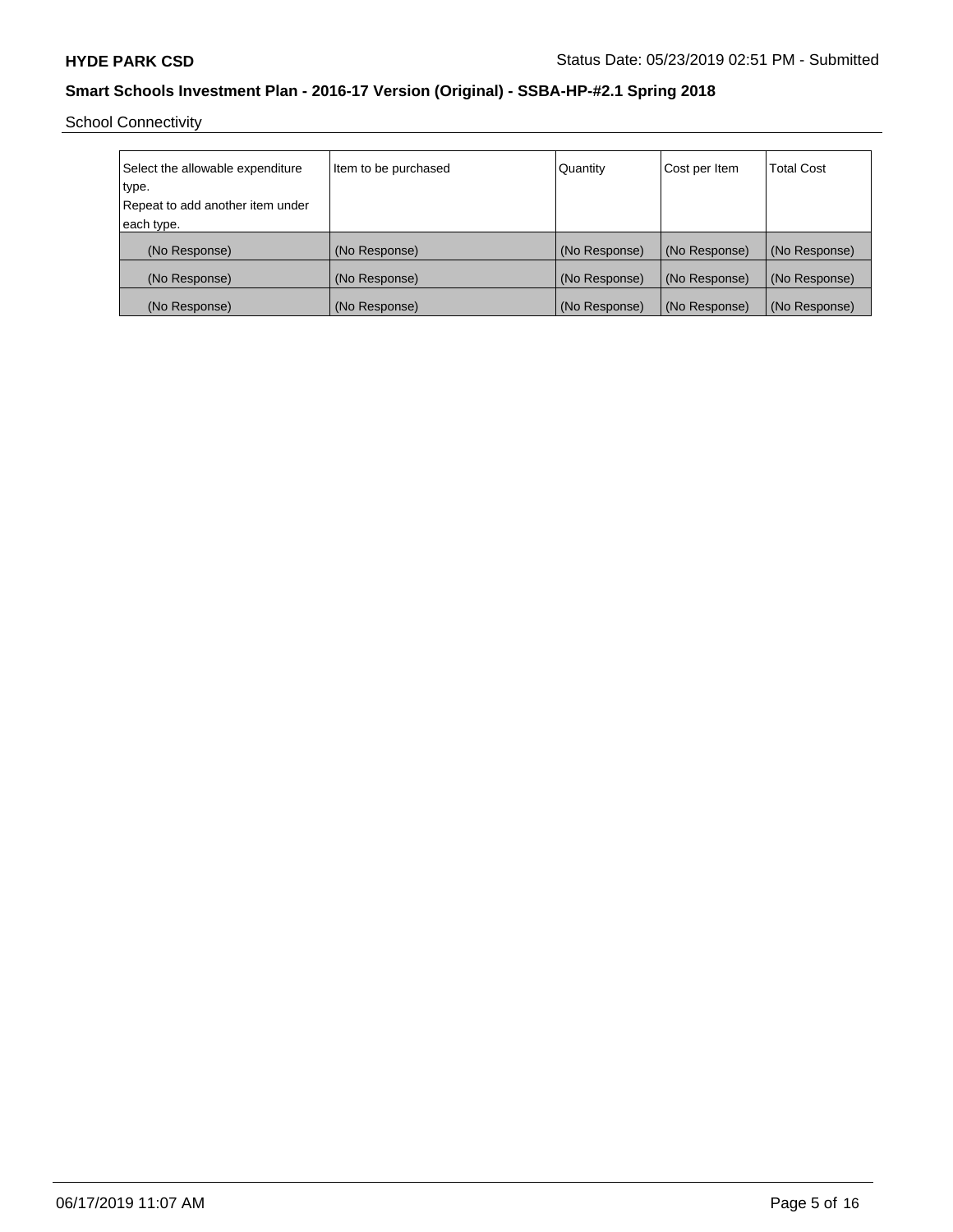Community Connectivity (Broadband and Wireless)

**1. Describe how you intend to use Smart Schools Bond Act funds for high-speed broadband and/or wireless connectivity projects in the community.**

(No Response)

**2. Please describe how the proposed project(s) will promote student achievement and increase student and/or staff access to the Internet in a manner that enhances student learning and/or instruction outside of the school day and/or school building.**

(No Response)

**3. Community connectivity projects must comply with all the necessary local building codes and regulations (building and related permits are not required prior to plan submission).**

 $\Box$  I certify that we will comply with all the necessary local building codes and regulations.

**4. Please describe the physical location of the proposed investment.**

(No Response)

**5. Please provide the initial list of partners participating in the Community Connectivity Broadband Project, along with their Federal Tax Identification (Employer Identification) number.**

| <b>Project Partners</b> | l Federal ID # |
|-------------------------|----------------|
| (No Response)           | (No Response)  |

**6. If you are submitting an allocation for Community Connectivity, complete this table.**

**Note that the calculated Total at the bottom of the table must equal the Total allocation for this category that you entered in the SSIP Overview overall budget.**

|                                    | Sub-Allocation |
|------------------------------------|----------------|
| Network/Access Costs               | (No Response)  |
| <b>Outside Plant Costs</b>         | (No Response)  |
| <b>Tower Costs</b>                 | (No Response)  |
| <b>Customer Premises Equipment</b> | (No Response)  |
| <b>Professional Services</b>       | (No Response)  |
| Testing                            | (No Response)  |
| <b>Other Upfront Costs</b>         | (No Response)  |
| <b>Other Costs</b>                 | (No Response)  |
| Totals:                            | 0              |

**7. Please detail the type, quantity, per unit cost and total cost of the eligible items under each sub-category. This is especially important for any expenditures listed under the "Other" category. All expenditures must be capital-bond eligible to be reimbursed through the SSBA. If you have any questions, please contact us directly through smartschools@nysed.gov.**

| Select the allowable expenditure | Item to be purchased | Quantity      | Cost per Item | <b>Total Cost</b> |
|----------------------------------|----------------------|---------------|---------------|-------------------|
| type.                            |                      |               |               |                   |
| Repeat to add another item under |                      |               |               |                   |
| each type.                       |                      |               |               |                   |
| (No Response)                    | (No Response)        | (No Response) | (No Response) | (No Response)     |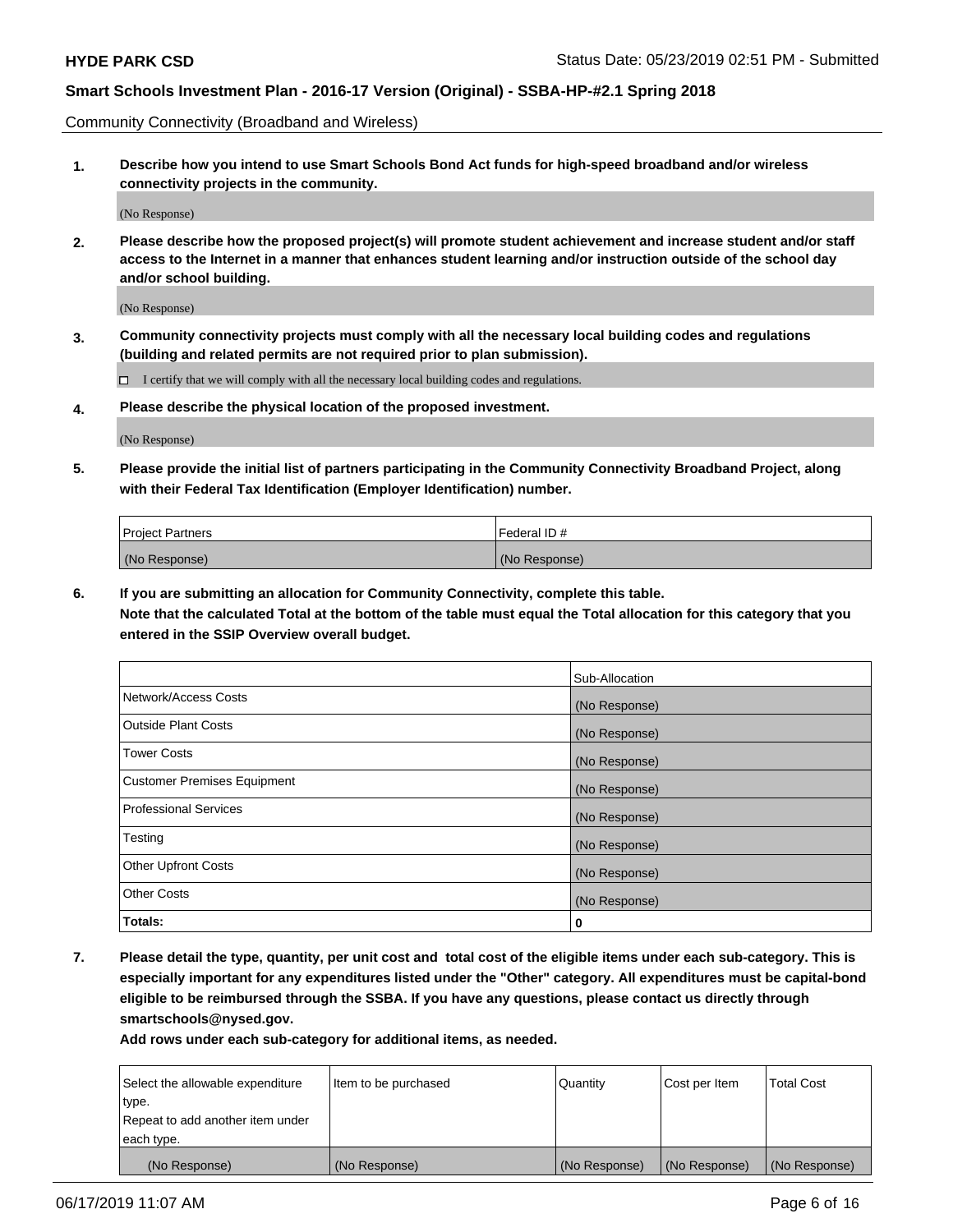### Classroom Learning Technology

**1. In order for students and faculty to receive the maximum benefit from the technology made available under the Smart Schools Bond Act, their school buildings must possess sufficient connectivity infrastructure to ensure that devices can be used during the school day. Smart Schools Investment Plans must demonstrate that sufficient infrastructure that meets the Federal Communications Commission's 100 Mbps per 1,000 students standard currently exists in the buildings where new devices will be deployed, or is a planned use of a portion of Smart Schools Bond Act funds, or is under development through another funding source. Smart Schools Bond Act funds used for technology infrastructure or classroom technology investments must increase the number of school buildings that meet or exceed the minimum speed standard of 100 Mbps per 1,000 students and staff within 12 months. This standard may be met on either a contracted 24/7 firm service or a**

**"burstable" capability. If the standard is met under the burstable criteria, it must be:**

**1. Specifically codified in a service contract with a provider, and**

**2. Guaranteed to be available to all students and devices as needed, particularly during periods of high demand, such as computer-based testing (CBT) periods.**

**Please describe how your district already meets or is planning to meet this standard within 12 months of plan submission.**

(No Response)

- **1a. If a district believes that it will be impossible to meet this standard within 12 months, it may apply for a waiver of this requirement, as described on the Smart Schools website. The waiver must be filed and approved by SED prior to submitting this survey.**
	- By checking this box, you are certifying that the school district has an approved waiver of this requirement on file with the New York State Education Department.

### **2. Connectivity Speed Calculator (Required)**

|                         | l Number of<br>Students | Multiply by<br>100 Kbps | to Convert to<br>Required<br>Speed in Mb | Divide by 1000 Current Speed Expected<br>lin Mb | Speed to be<br>Attained Within Required<br>12 Months | Expected Date<br>When<br>Speed Will be<br>Met |
|-------------------------|-------------------------|-------------------------|------------------------------------------|-------------------------------------------------|------------------------------------------------------|-----------------------------------------------|
| <b>Calculated Speed</b> | (No<br>Response)        | (No Response)           | (No<br>Response)                         | (No<br>Response)                                | (No<br>Response)                                     | (No<br>Response)                              |

**3. If the district wishes to have students and staff access the Internet from wireless devices within the school building, or in close proximity to it, it must first ensure that it has a robust Wi-Fi network in place that has sufficient bandwidth to meet user demand.**

**Please describe how you have quantified this demand and how you plan to meet this demand.**

(No Response)

**4. All New York State public school districts are required to complete and submit an Instructional Technology Plan survey to the New York State Education Department in compliance with Section 753 of the Education Law and per Part 100.12 of the Commissioner's Regulations.**

**Districts that include educational technology purchases as part of their Smart Schools Investment Plan must have a submitted and approved Instructional Technology Plan survey on file with the New York State Education Department.**

- $\Box$  By checking this box, you are certifying that the school district has an approved Instructional Technology Plan survey on file with the New York State Education Department.
- **5. Describe the devices you intend to purchase and their compatibility with existing or planned platforms or systems. Specifically address the adequacy of each facility's electrical, HVAC and other infrastructure necessary to install and support the operation of the planned technology.**

(No Response)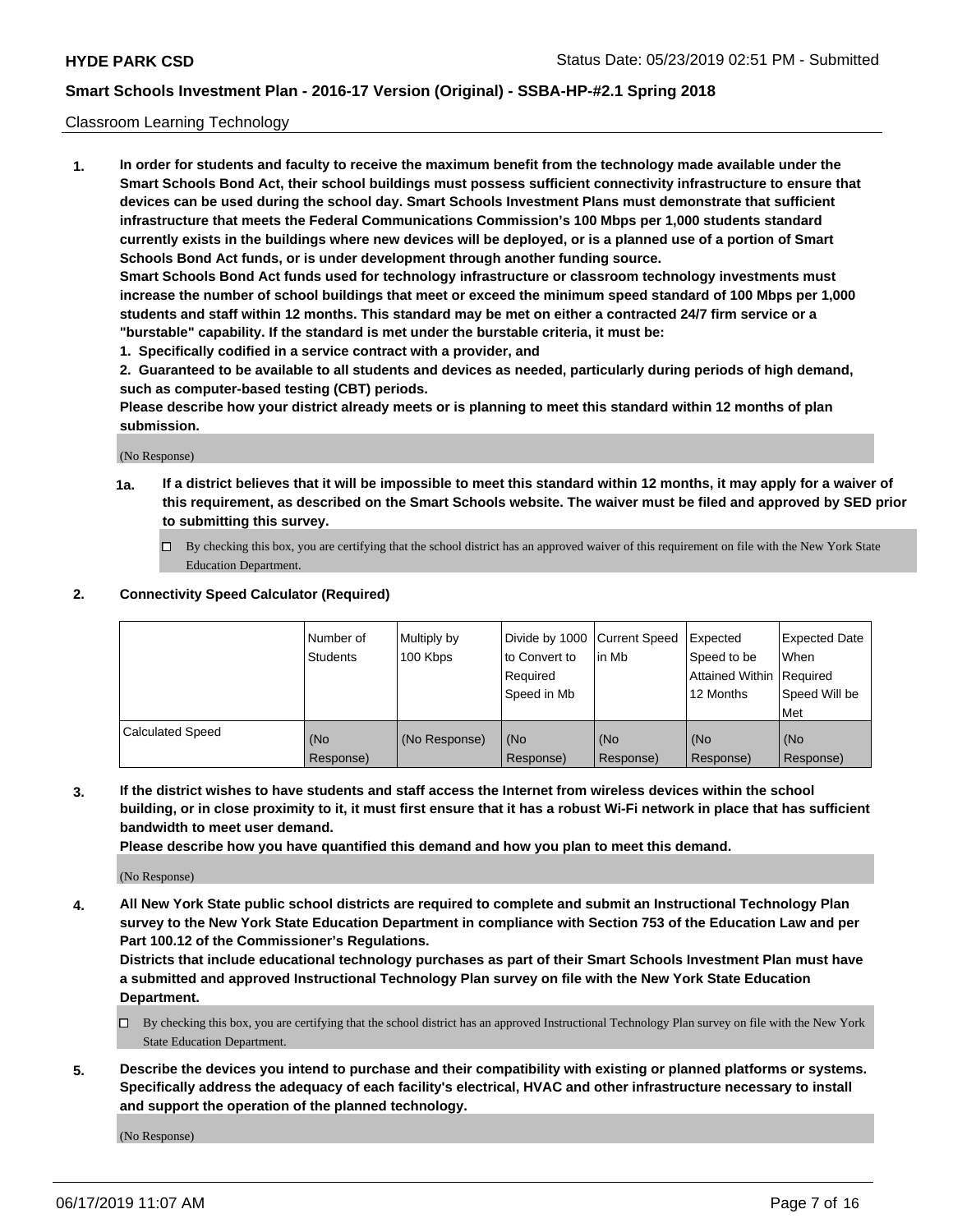### Classroom Learning Technology

- **6. Describe how the proposed technology purchases will:**
	- **> enhance differentiated instruction;**
	- **> expand student learning inside and outside the classroom;**
	- **> benefit students with disabilities and English language learners; and**
	- **> contribute to the reduction of other learning gaps that have been identified within the district.**

**The expectation is that districts will place a priority on addressing the needs of students who struggle to succeed in a rigorous curriculum. Responses in this section should specifically address this concern and align with the district's Instructional Technology Plan (in particular Question 2 of E. Curriculum and Instruction: "Does the district's instructional technology plan address the needs of students with disabilities to ensure equitable access to instruction, materials and assessments?" and Question 3 of the same section: "Does the district's instructional technology plan address the provision of assistive technology specifically for students with disabilities to ensure access to and participation in the general curriculum?"**

(No Response)

**7. Where appropriate, describe how the proposed technology purchases will enhance ongoing communication with parents and other stakeholders and help the district facilitate technology-based regional partnerships, including distance learning and other efforts.**

(No Response)

**8. Describe the district's plan to provide professional development to ensure that administrators, teachers and staff can employ the technology purchased to enhance instruction successfully.**

**Note: This response should be aligned and expanded upon in accordance with your district's response to Question 1 of F. Professional Development of your Instructional Technology Plan: "Please provide a summary of professional development offered to teachers and staff, for the time period covered by this plan, to support technology to enhance teaching and learning. Please include topics, audience and method of delivery within your summary."**

(No Response)

- **9. Districts must contact the SUNY/CUNY teacher preparation program that supplies the largest number of the district's new teachers to request advice on innovative uses and best practices at the intersection of pedagogy and educational technology.**
	- By checking this box, you certify that you have contacted the SUNY/CUNY teacher preparation program that supplies the largest number of your new teachers to request advice on these issues.
	- **9a. Please enter the name of the SUNY or CUNY Institution that you contacted.**

(No Response)

**9b. Enter the primary Institution phone number.**

(No Response)

**9c. Enter the name of the contact person with whom you consulted and/or will be collaborating with on innovative uses of technology and best practices.**

(No Response)

**10. A district whose Smart Schools Investment Plan proposes the purchase of technology devices and other hardware must account for nonpublic schools in the district.**

**Are there nonpublic schools within your school district?**

Yes

 $\square$  No

**11. Nonpublic Classroom Technology Loan Calculator**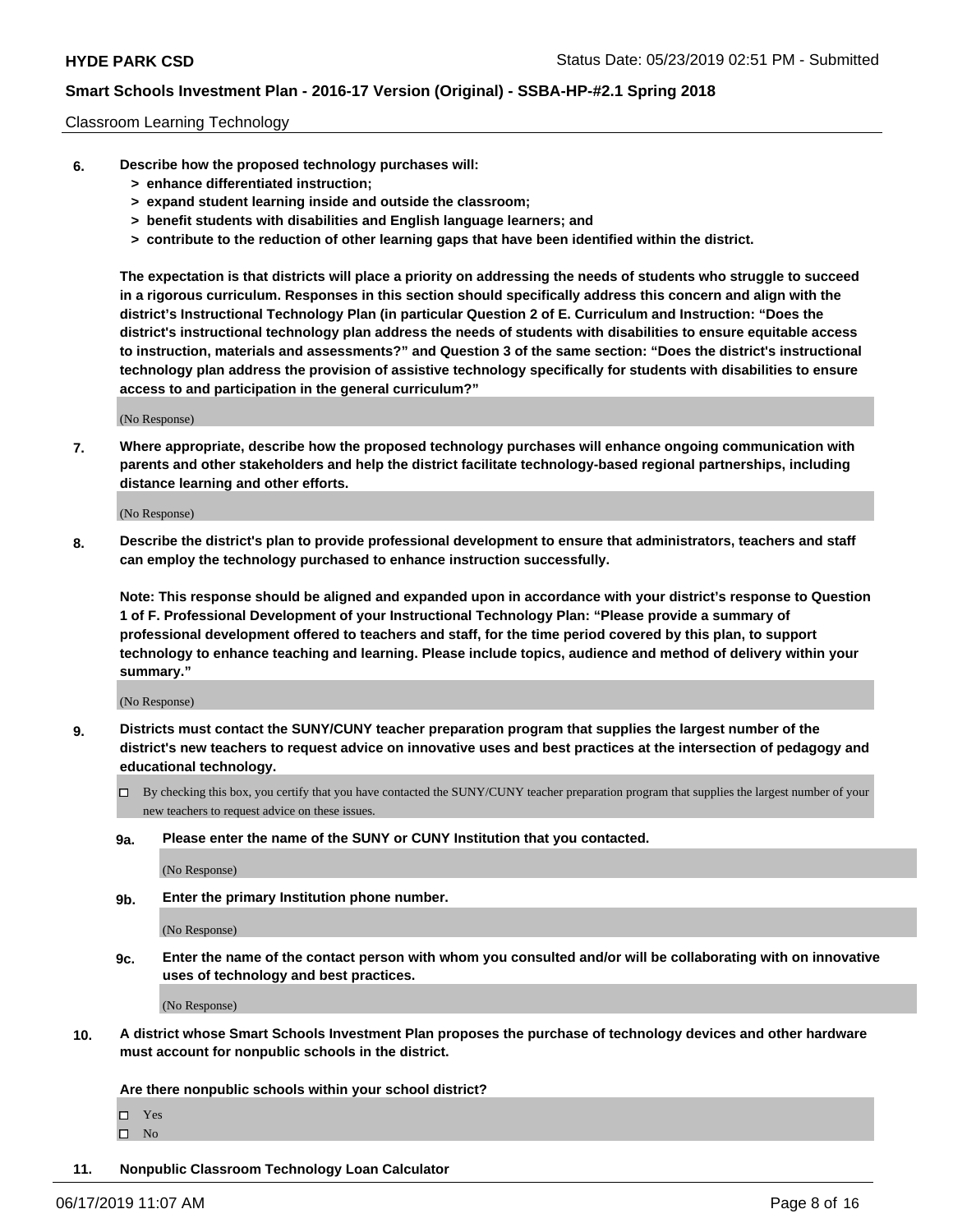### Classroom Learning Technology

**The Smart Schools Bond Act provides that any Classroom Learning Technology purchases made using Smart Schools funds shall be lent, upon request, to nonpublic schools in the district. However, no school district shall be required to loan technology in amounts greater than the total obtained and spent on technology pursuant to the Smart Schools Bond Act and the value of such loan may not exceed the total of \$250 multiplied by the nonpublic school enrollment in the base year at the time of enactment. See:**

**http://www.p12.nysed.gov/mgtserv/smart\_schools/docs/Smart\_Schools\_Bond\_Act\_Guidance\_04.27.15\_Final.pdf.**

|                                       | 1. Classroom<br>Technology<br>Sub-allocation | l 2. Public<br>Enrollment<br>$(2014-15)$ | 3. Nonpublic<br>l Enrollment<br>$(2014-15)$ | l 4. Sum of<br>Public and<br>Nonpublic<br>Enrollment                                          | l 5. Total Per<br>Pupil Sub-<br>l allocation | l 6. Total<br>Nonpublic Loan<br>Amount |
|---------------------------------------|----------------------------------------------|------------------------------------------|---------------------------------------------|-----------------------------------------------------------------------------------------------|----------------------------------------------|----------------------------------------|
| Calculated Nonpublic Loan<br>l Amount |                                              |                                          |                                             | (No Response)   (No Response)   (No Response)   (No Response)   (No Response)   (No Response) |                                              |                                        |

**12. To ensure the sustainability of technology purchases made with Smart Schools funds, districts must demonstrate a long-term plan to maintain and replace technology purchases supported by Smart Schools Bond Act funds. This sustainability plan shall demonstrate a district's capacity to support recurring costs of use that are ineligible for Smart Schools Bond Act funding such as device maintenance, technical support, Internet and wireless fees, maintenance of hotspots, staff professional development, building maintenance and the replacement of incidental items. Further, such a sustainability plan shall include a long-term plan for the replacement of purchased devices and equipment at the end of their useful life with other funding sources.**

 $\Box$  By checking this box, you certify that the district has a sustainability plan as described above.

**13. Districts must ensure that devices purchased with Smart Schools Bond funds will be distributed, prepared for use, maintained and supported appropriately. Districts must maintain detailed device inventories in accordance with generally accepted accounting principles.**

By checking this box, you certify that the district has a distribution and inventory management plan and system in place.

**14. If you are submitting an allocation for Classroom Learning Technology complete this table. Note that the calculated Total at the bottom of the table must equal the Total allocation for this category that you entered in the SSIP Overview overall budget.**

|                          | Sub-Allocation |
|--------------------------|----------------|
| Interactive Whiteboards  | (No Response)  |
| <b>Computer Servers</b>  | (No Response)  |
| <b>Desktop Computers</b> | (No Response)  |
| <b>Laptop Computers</b>  | (No Response)  |
| <b>Tablet Computers</b>  | (No Response)  |
| <b>Other Costs</b>       | (No Response)  |
| Totals:                  | 0              |

**15. Please detail the type, quantity, per unit cost and total cost of the eligible items under each sub-category. This is especially important for any expenditures listed under the "Other" category. All expenditures must be capital-bond eligible to be reimbursed through the SSBA. If you have any questions, please contact us directly through smartschools@nysed.gov.**

**Please specify in the "Item to be Purchased" field which specific expenditures and items are planned to meet the district's nonpublic loan requirement, if applicable.**

**NOTE: Wireless Access Points that will be loaned/purchased for nonpublic schools should ONLY be included in this category, not under School Connectivity, where public school districts would list them.**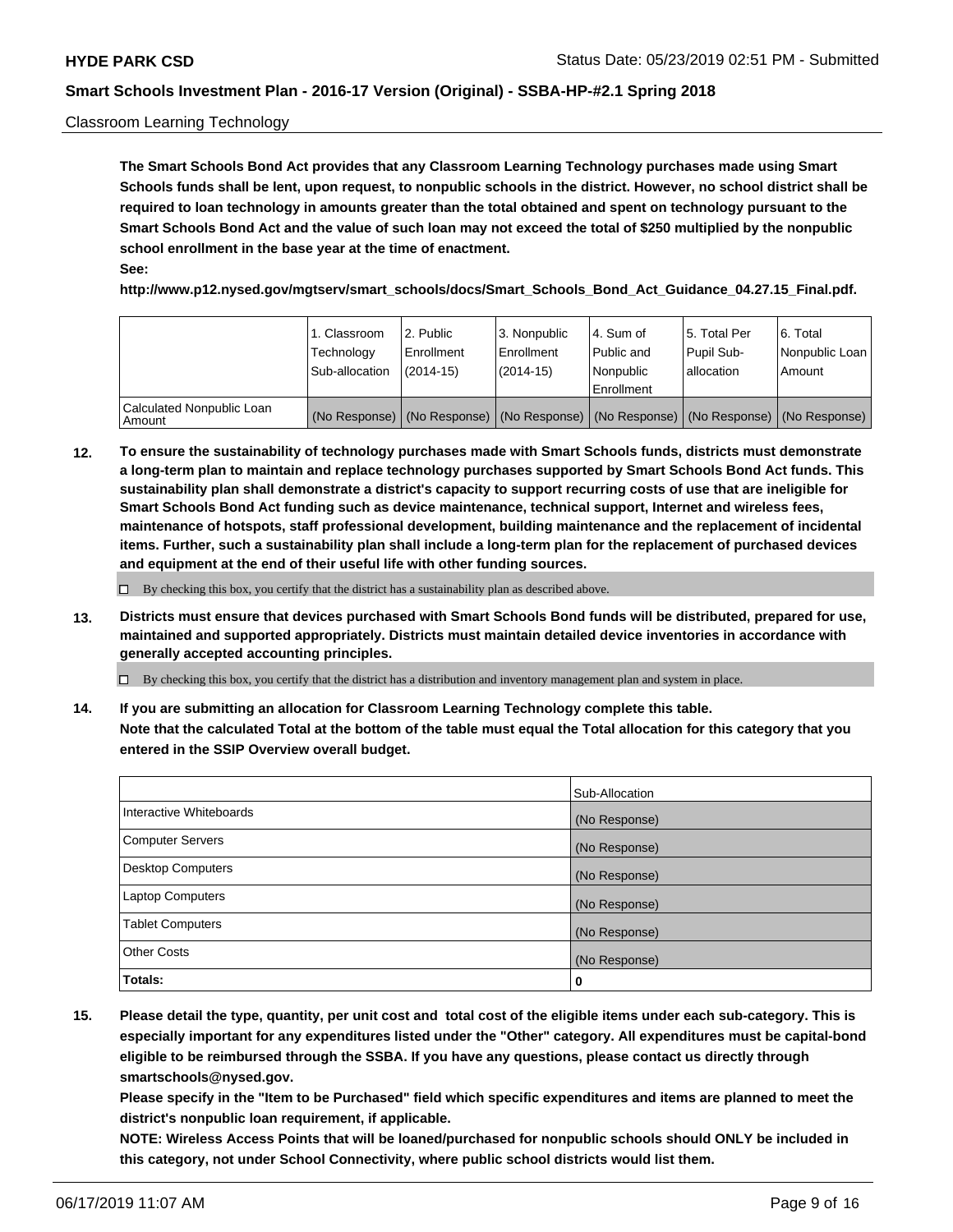Classroom Learning Technology

| Select the allowable expenditure | Iltem to be Purchased | Quantity      | Cost per Item | <b>Total Cost</b> |
|----------------------------------|-----------------------|---------------|---------------|-------------------|
| type.                            |                       |               |               |                   |
| Repeat to add another item under |                       |               |               |                   |
| each type.                       |                       |               |               |                   |
| (No Response)                    | (No Response)         | (No Response) | (No Response) | (No Response)     |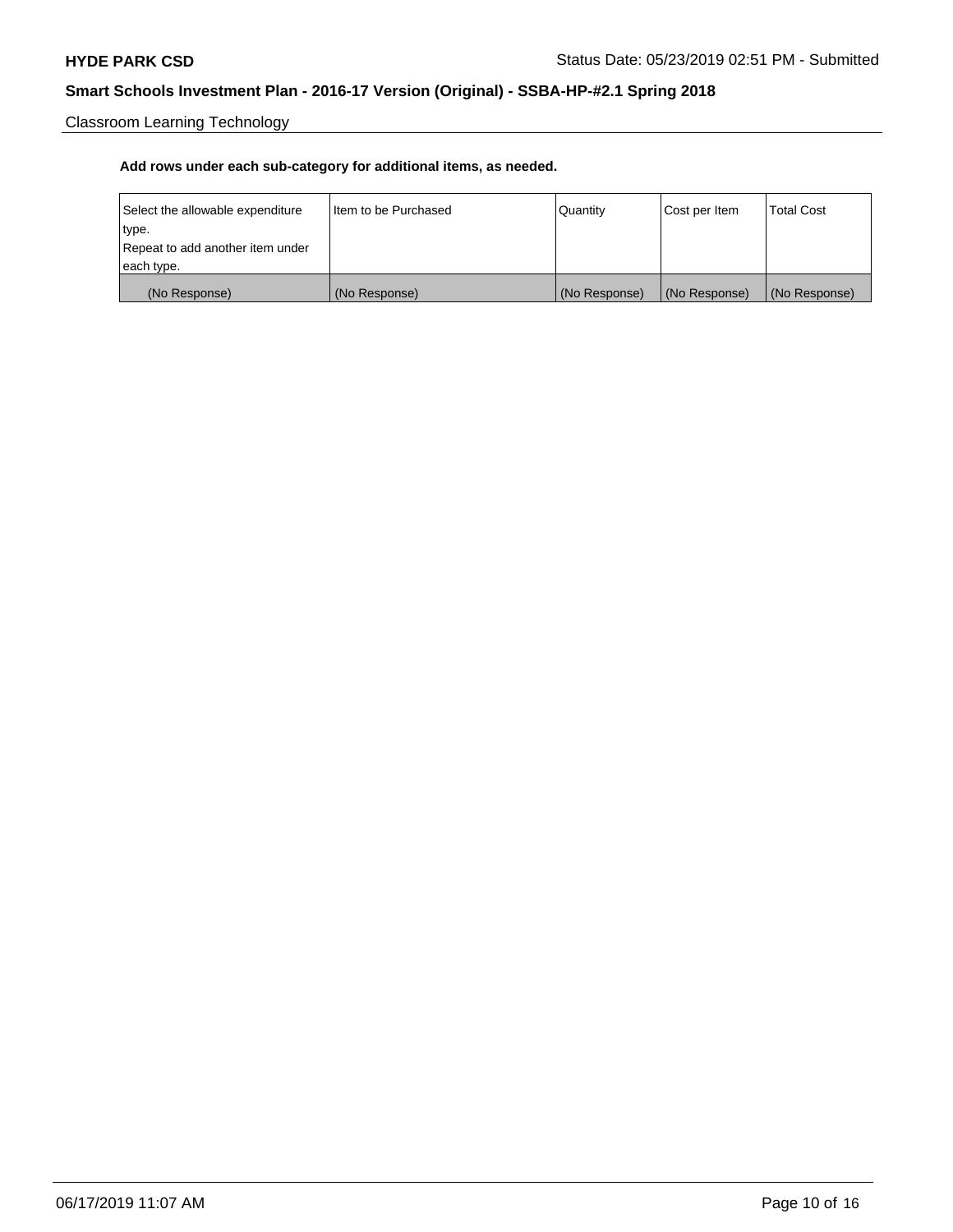#### Pre-Kindergarten Classrooms

**1. Provide information regarding how and where the district is currently serving pre-kindergarten students and justify the need for additional space with enrollment projections over 3 years.**

(No Response)

- **2. Describe the district's plan to construct, enhance or modernize education facilities to accommodate prekindergarten programs. Such plans must include:**
	- **Specific descriptions of what the district intends to do to each space;**
	- **An affirmation that pre-kindergarten classrooms will contain a minimum of 900 square feet per classroom;**
	- **The number of classrooms involved;**
	- **The approximate construction costs per classroom; and**
	- **Confirmation that the space is district-owned or has a long-term lease that exceeds the probable useful life of the improvements.**

(No Response)

**3. Smart Schools Bond Act funds may only be used for capital construction costs. Describe the type and amount of additional funds that will be required to support ineligible ongoing costs (e.g. instruction, supplies) associated with any additional pre-kindergarten classrooms that the district plans to add.**

(No Response)

**4. All plans and specifications for the erection, repair, enlargement or remodeling of school buildings in any public school district in the State must be reviewed and approved by the Commissioner. Districts that plan capital projects using their Smart Schools Bond Act funds will undergo a Preliminary Review Process by the Office of Facilities Planning.**

**Please indicate on a separate row each project number given to you by the Office of Facilities Planning.**

| Project Number |  |
|----------------|--|
| (No Response)  |  |
|                |  |

**5. If you have made an allocation for Pre-Kindergarten Classrooms, complete this table.**

**Note that the calculated Total at the bottom of the table must equal the Total allocation for this category that you entered in the SSIP Overview overall budget.**

|                                          | Sub-Allocation |
|------------------------------------------|----------------|
| Construct Pre-K Classrooms               | (No Response)  |
| Enhance/Modernize Educational Facilities | (No Response)  |
| <b>Other Costs</b>                       | (No Response)  |
| Totals:                                  | 0              |

**6. Please detail the type, quantity, per unit cost and total cost of the eligible items under each sub-category. This is especially important for any expenditures listed under the "Other" category. All expenditures must be capital-bond eligible to be reimbursed through the SSBA. If you have any questions, please contact us directly through smartschools@nysed.gov.**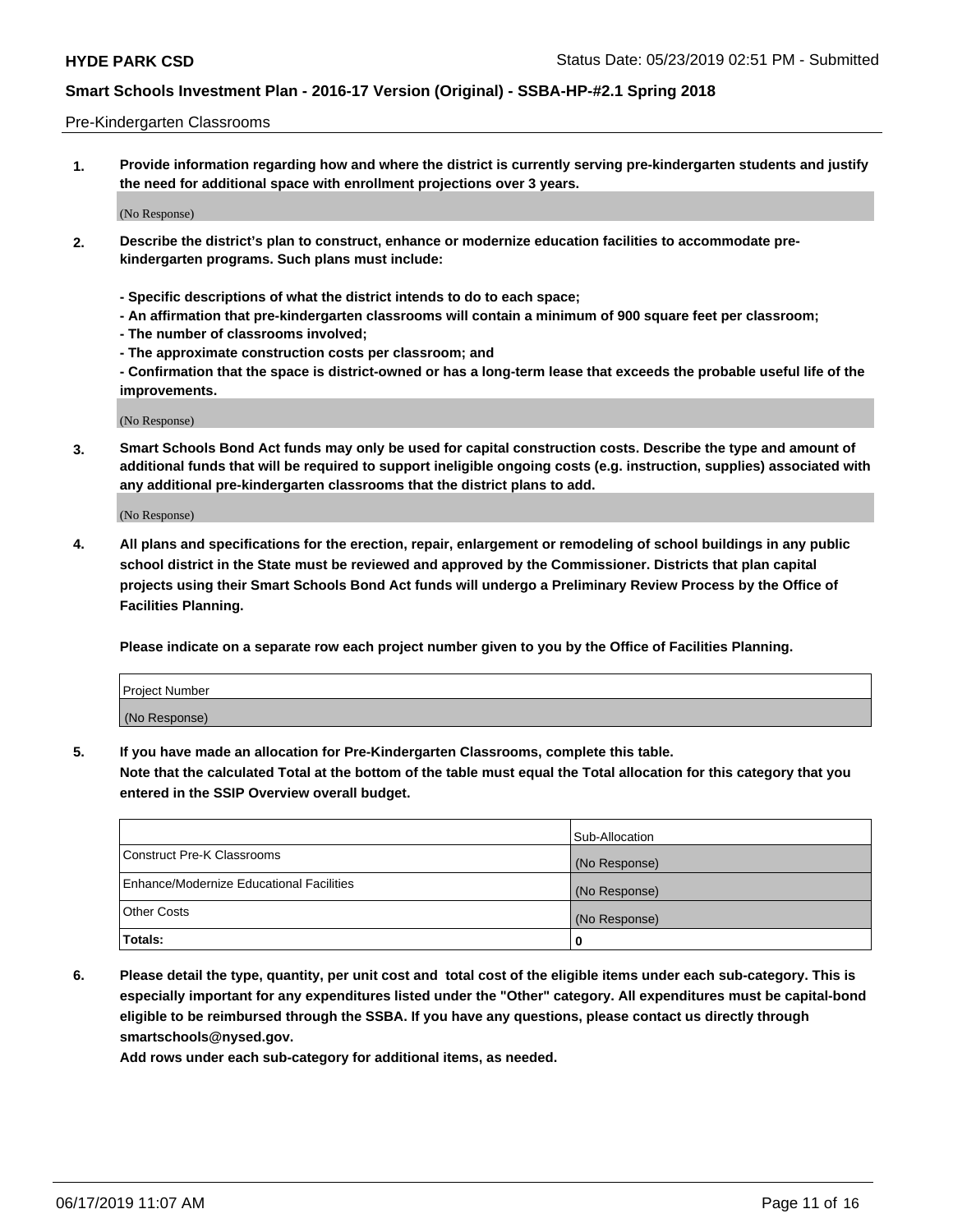Pre-Kindergarten Classrooms

| Select the allowable expenditure | Item to be purchased | Quantity      | Cost per Item | <b>Total Cost</b> |
|----------------------------------|----------------------|---------------|---------------|-------------------|
| type.                            |                      |               |               |                   |
| Repeat to add another item under |                      |               |               |                   |
| each type.                       |                      |               |               |                   |
| (No Response)                    | (No Response)        | (No Response) | (No Response) | (No Response)     |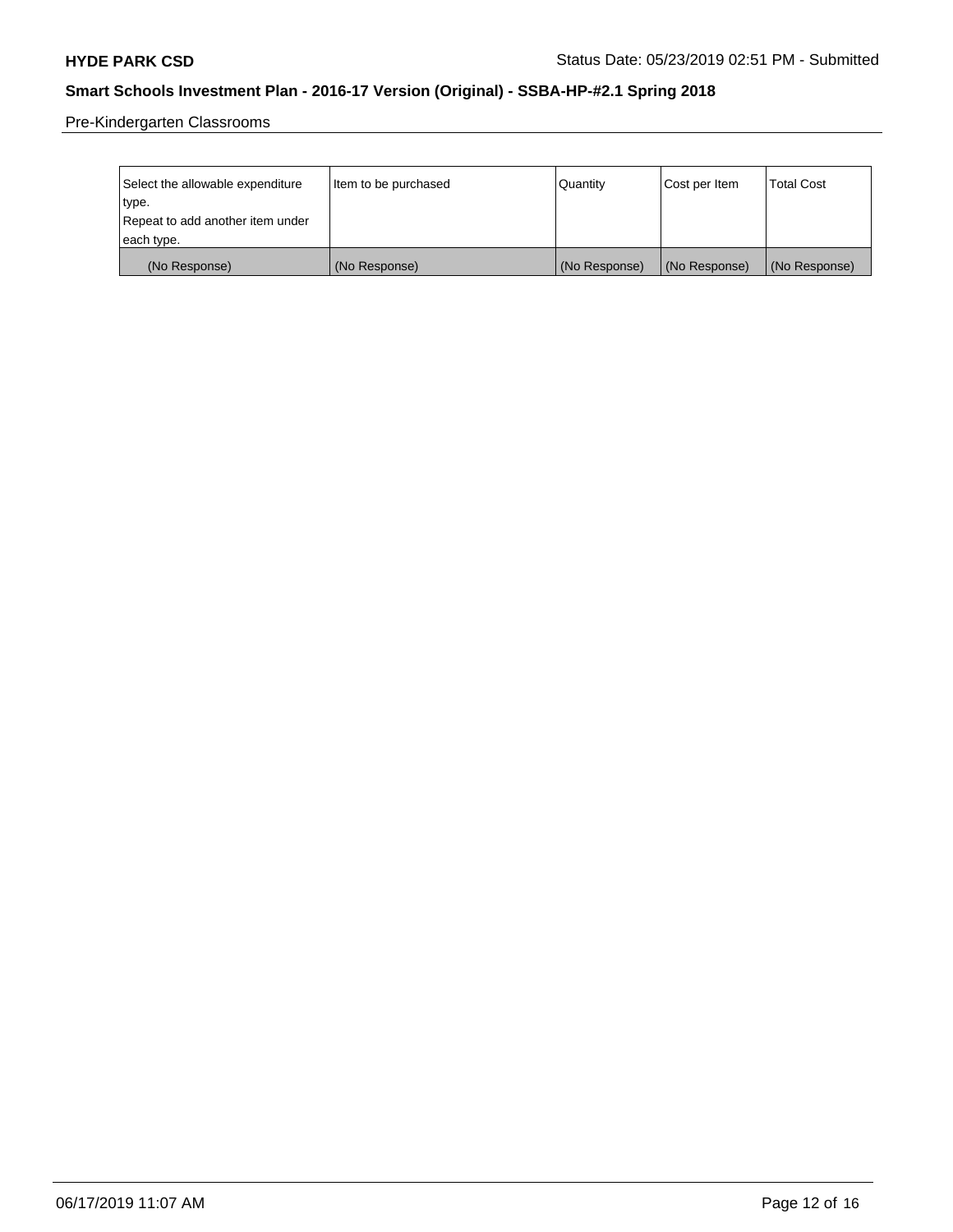Replace Transportable Classrooms

**1. Describe the district's plan to construct, enhance or modernize education facilities to provide high-quality instructional space by replacing transportable classrooms.**

(No Response)

**2. All plans and specifications for the erection, repair, enlargement or remodeling of school buildings in any public school district in the State must be reviewed and approved by the Commissioner. Districts that plan capital projects using their Smart Schools Bond Act funds will undergo a Preliminary Review Process by the Office of Facilities Planning.**

**Please indicate on a separate row each project number given to you by the Office of Facilities Planning.**

| Project Number |               |  |
|----------------|---------------|--|
|                |               |  |
|                |               |  |
|                | (No Response) |  |

**3. For large projects that seek to blend Smart Schools Bond Act dollars with other funds, please note that Smart Schools Bond Act funds can be allocated on a pro rata basis depending on the number of new classrooms built that directly replace transportable classroom units.**

**If a district seeks to blend Smart Schools Bond Act dollars with other funds describe below what other funds are being used and what portion of the money will be Smart Schools Bond Act funds.**

(No Response)

**4. If you have made an allocation for Replace Transportable Classrooms, complete this table. Note that the calculated Total at the bottom of the table must equal the Total allocation for this category that you entered in the SSIP Overview overall budget.**

|                                                | Sub-Allocation |
|------------------------------------------------|----------------|
| Construct New Instructional Space              | (No Response)  |
| Enhance/Modernize Existing Instructional Space | (No Response)  |
| <b>Other Costs</b>                             | (No Response)  |
| Totals:                                        | 0              |

**5. Please detail the type, quantity, per unit cost and total cost of the eligible items under each sub-category. This is especially important for any expenditures listed under the "Other" category. All expenditures must be capital-bond eligible to be reimbursed through the SSBA. If you have any questions, please contact us directly through smartschools@nysed.gov.**

| Select the allowable expenditure | Item to be purchased | l Quantitv    | Cost per Item | <b>Total Cost</b> |
|----------------------------------|----------------------|---------------|---------------|-------------------|
| type.                            |                      |               |               |                   |
| Repeat to add another item under |                      |               |               |                   |
| each type.                       |                      |               |               |                   |
| (No Response)                    | (No Response)        | (No Response) | (No Response) | (No Response)     |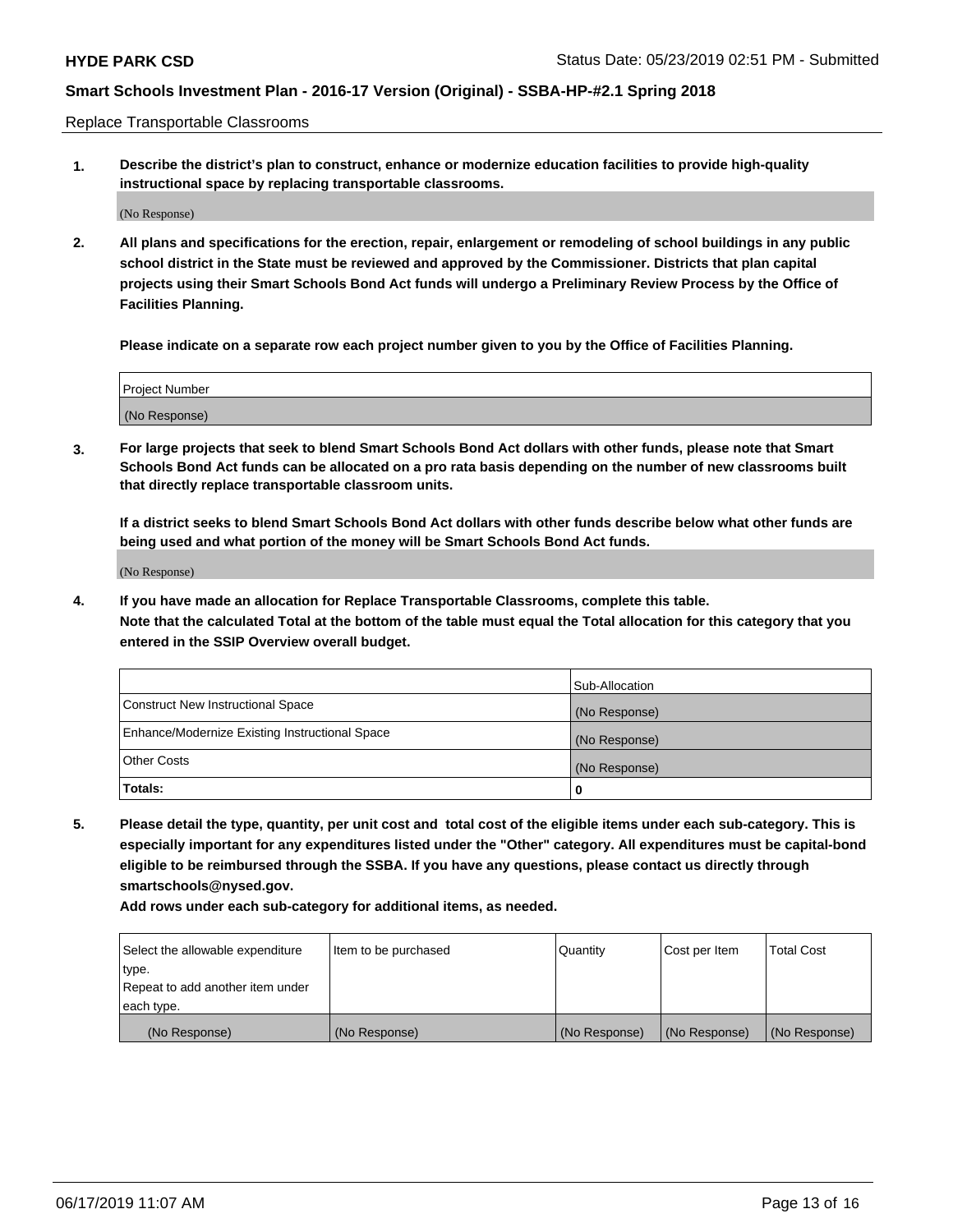### High-Tech Security Features

### **1. Describe how you intend to use Smart Schools Bond Act funds to install high-tech security features in school buildings and on school campuses.**

This application is for the purchase and installation of a security video server. The project does not require an Office of Facilities Planning review. Hyde Park currently has over 350 video camera installed throughout its 6 academic buildings, transportation garage, and central office facilities. As we have added cameras, and upgraded aging equipment, our current video storage system has not been able to keep pace. Currently, we have had to reduce the resolution of numerous cameras, and even disable recording on some in order to preserve a minimal 1 week of video data. This reduction in quality and quantity of recording capability has greatly impeded investigative work, and limited our ability to fully monitor our facilities. The purchase of the video server storage solution is scalable, and will permit our video system to grow with the expansion of our video camera systems. Working with a team of consultants from CoreBTS, we have designed a single server based solution that will provide up to 30-days storage of high-quality recorded video. The system is designed with current bandwidth, power, and networking systems in mind, and allows for future expansion as needed.

The addition of this security video storage system will permit the district more reliable storage of high quality surveillance video footage.

**2. All plans and specifications for the erection, repair, enlargement or remodeling of school buildings in any public school district in the State must be reviewed and approved by the Commissioner. Districts that plan capital projects using their Smart Schools Bond Act funds will undergo a Preliminary Review Process by the Office of Facilities Planning.** 

**Please indicate on a separate row each project number given to you by the Office of Facilities Planning.**

| <b>Project Number</b> |  |
|-----------------------|--|
| 13-08-01-06-0-002-BA1 |  |

- **3. Was your project deemed eligible for streamlined Review?**
	- Yes
	- $\square$  No
	- **3a. Districts with streamlined projects must certify that they have reviewed all installations with their licensed architect or engineer of record, and provide that person's name and license number. The licensed professional must review the products and proposed method of installation prior to implementation and review the work during and after completion in order to affirm that the work was code-compliant, if requested.**

By checking this box, you certify that the district has reviewed all installations with a licensed architect or engineer of record.

**4. Include the name and license number of the architect or engineer of record.**

| Name             | License Number |
|------------------|----------------|
| Tom Ritzenthaler | 23344          |

**5. If you have made an allocation for High-Tech Security Features, complete this table. Note that the calculated Total at the bottom of the table must equal the Total allocation for this category that you entered in the SSIP Overview overall budget.**

|                                                      | Sub-Allocation |
|------------------------------------------------------|----------------|
| Capital-Intensive Security Project (Standard Review) | (No Response)  |
| <b>Electronic Security System</b>                    | 173,000        |
| <b>Entry Control System</b>                          | (No Response)  |
| Approved Door Hardening Project                      | (No Response)  |
| <b>Other Costs</b>                                   | 25,000         |
| Totals:                                              | 198,000        |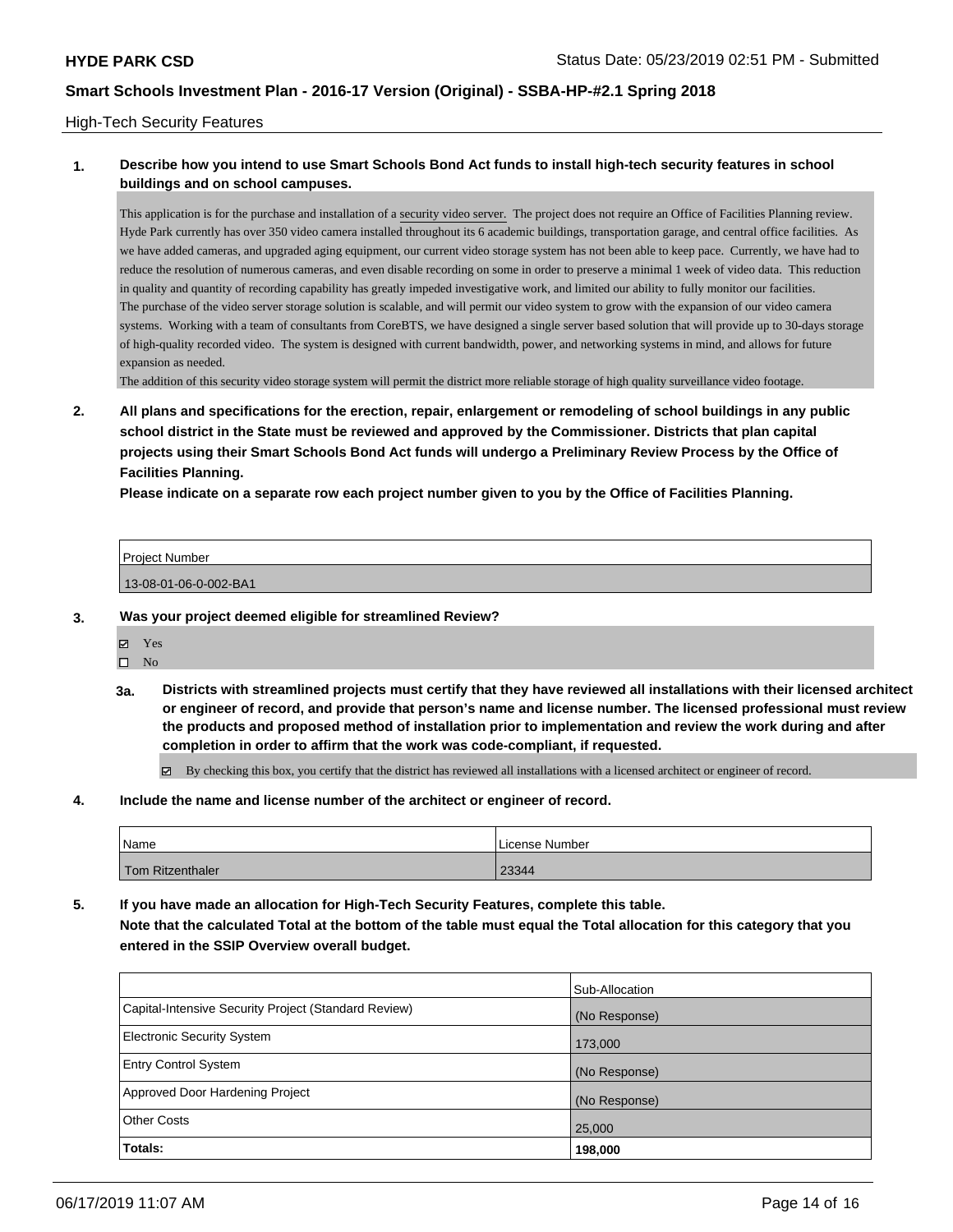High-Tech Security Features

**6. Please detail the type, quantity, per unit cost and total cost of the eligible items under each sub-category. This is especially important for any expenditures listed under the "Other" category. All expenditures must be capital-bond eligible to be reimbursed through the SSBA. If you have any questions, please contact us directly through smartschools@nysed.gov.**

| Select the allowable expenditure  | Item to be purchased                          | Quantity | Cost per Item | <b>Total Cost</b> |
|-----------------------------------|-----------------------------------------------|----------|---------------|-------------------|
| ∣type.                            |                                               |          |               |                   |
| Repeat to add another item under  |                                               |          |               |                   |
| each type.                        |                                               |          |               |                   |
| <b>Electronic Security System</b> | Cisco/NetApp storage array, 600TB<br>capacity | 1.00     | 173,000       | 173,000           |
| <b>Other Costs</b>                | <b>Professional Support Services</b>          | 1.00     | 25,000        | 25,000            |